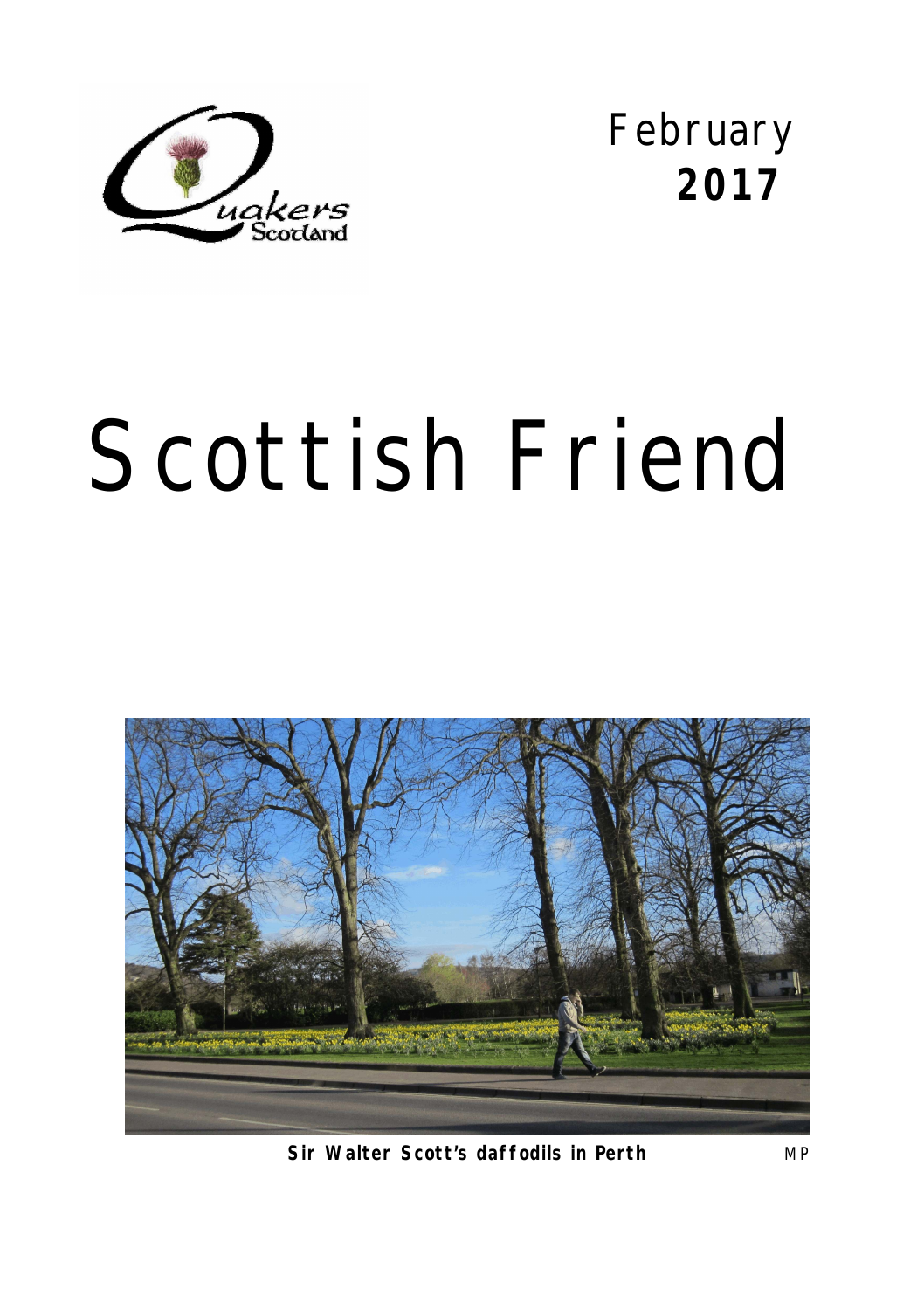2017 sees a change in General Meeting Clerkship.

くくくくくくくくくくくくくくくくくくくくくくくくくくくくくくくく

 Adwoa Bittle becomes Clerk to General Meeting. Robin Davis becomes Assistant Clerk to General Meeting. Martin Burnell becomes Clerk to General Meeting Trustees.

 We thank all our retiring Clerks for their previous service and wish them well in their new roles.

General Meeting for Scotland provides a valuable opportunity not only to participate in our distinctively Scottish business and hear about wider Quaker concerns, but equally to get to know Scottish Friends from far away meetings, whom you would never otherwise meet. (See Adwoa's paragraphs on page 3.)

The next General Meeting will be held on 11th March 2017 at the Meeting House, Victoria Terrace, Edinburgh. EH1 2JL

Coffee from 10-30 as you arrive, to fortify you for a prompt start of business at 11-00. Following the Clerks' welcome to all Friends and Attenders, and other initial items, General Meeting has moved to having its main item/speaker in the morning, up to lunch time at 1-00. The morning session will be led by Gretchen Castle who is the General Secretary of Friends' World Committee for Consultation (FWCC). She works mainly in London in its World Office. In the USA she spent time in the pastoral tradition of Friends, and also served as Clerk of Philadelphia Yearly Meeting.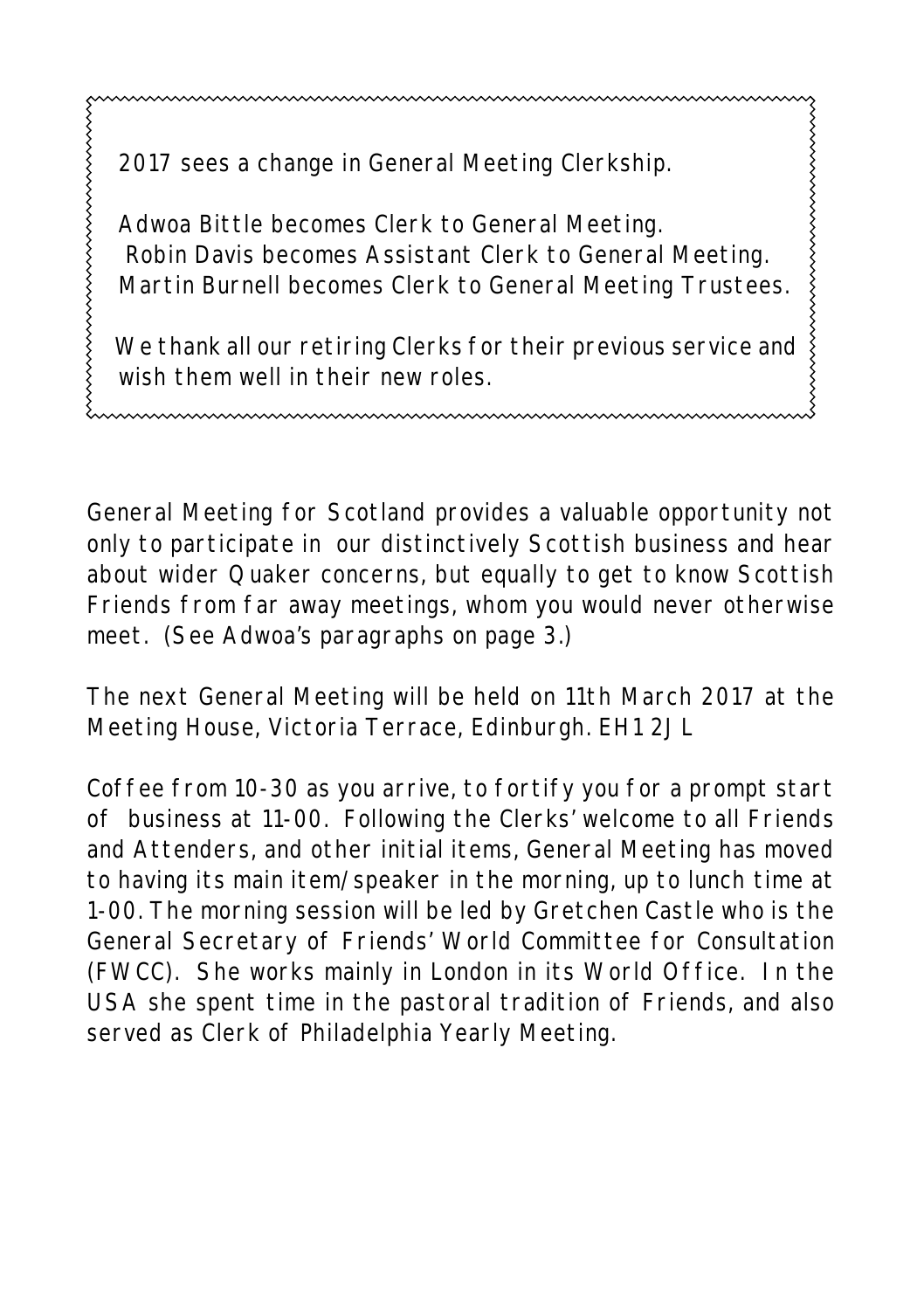Gretchen will enable us to consider and reflect on the nature of God, and how that is seen by Friends world-wide. This session is brought with Friends in mind who have asked that GM be more Spiritual in its topics. We're finding that there are a variety of views about the nature and existence of God, but that many of us don't feel easy or have the opportunity of talking about our experiences and understandings in a safe way. Gretchen will help us to find that safe place and small group work will be possible. We are not seeking to come to a unified conclusion, but to open discussion and share experience so we can take thoughts back to our meetings.

Please bring a packed lunch. Soup etc. tea/coffee/cake will be provided.

In the afternoon session, from 2 pm to 4 pm, we will hold a Meeting for Worship for Business and consider items such as the recommendations following the report of the Friends appointed to review the Parliamentary Engagement project and how this review effects all Quakers in Scotland, both financially and in terms of the work carried out in our name. The Tabular Statement and our Annual Report and Accounts for 2016 will also be prayerfully considered.

Your new clerk, Adwoa Bittle, extends a warm welcome to all Friends and Attenders. She is interested in finding out how to reach all in Scotland to raise awareness of, and interest in, the workings of GM. Anyone with questions about GM that could help you to decide to come please email adwoabittle@hotmail.co.uk

Please be in touch with Adwoa if you have childcare requirements. Please don't turn up with children without being in touch as we need to provide a programme and can't do that without knowing ages etc!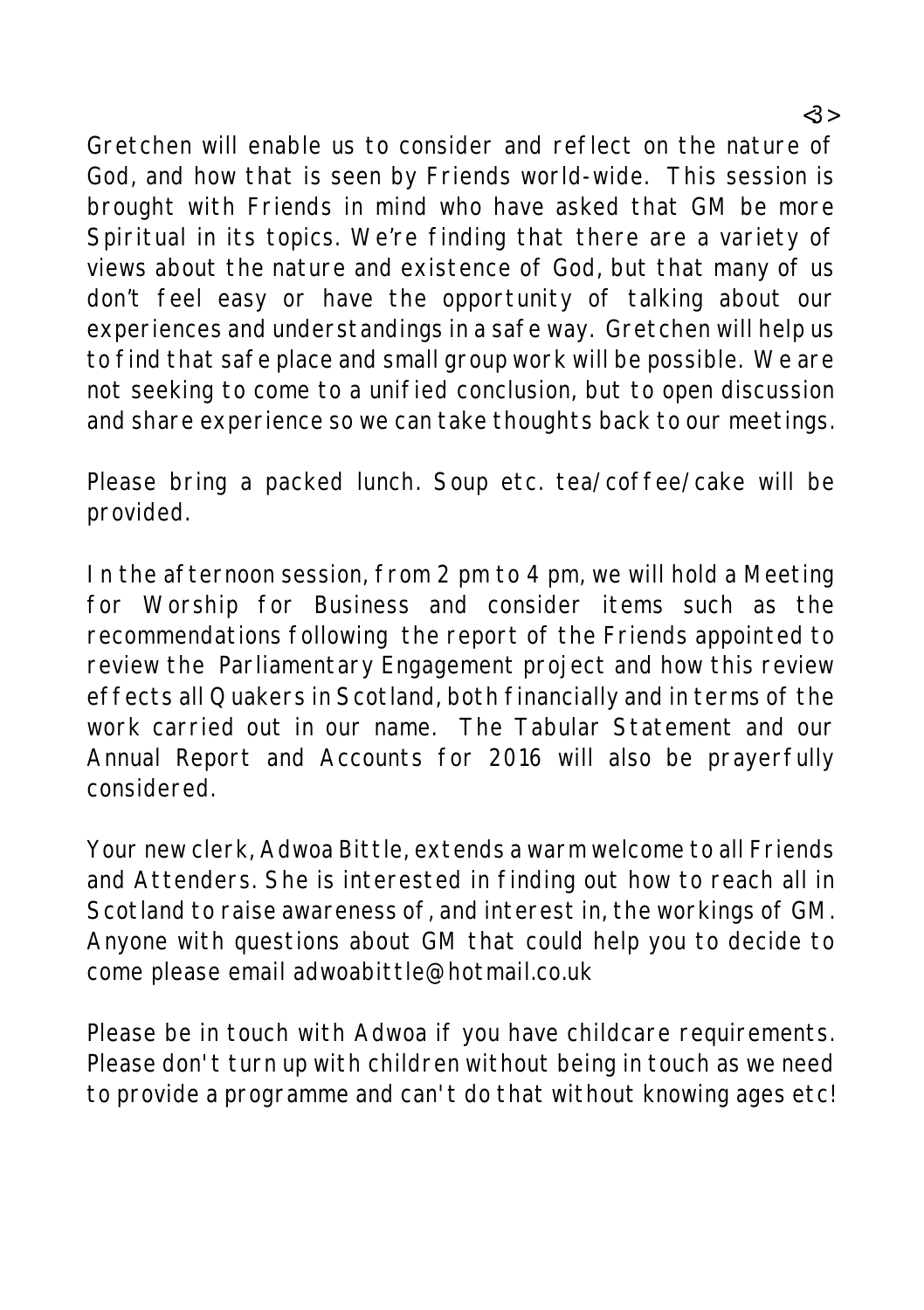**<4>**

## **And next, a plug for Yearly Meeting from Ed Tyler**

Britain Yearly Meeting Gathering 2017 – a great opportunity that only comes around once every three years

This is a fantastic opportunity for a big group of us to head to the University of Warwick, just outside Coventry, from 29 July - 5 August. Why, you might ask, should we travel all that way south?

Well, back in 2014 I went to Bath to experience my first Yearly Meeting Gathering (it is only held once every three years). I went with my son Peter and had an amazing time. A huge amount of effort is put into this event. It really is our BIG CHANCE to connect with like-minded Quakers across the whole of UK and beyond in a whole range of settings. There is a bewildering array of workshops on offer.

For me personally it helped me experience my creative and physical sides: I went on some incredible events that encompassed dance, movement, walking in nature (including being blindfolded and trusting your partner to guide you), film, sculpture, exhibitions, gardening, art and yoga. There were amazing stalls displaying the great projects that Quakers are involved in and themed workshops that spoke to your particular passions and leadings.

I found it inspiring and – initially at least – somewhat overwhelming, for how do you navigate your way through a cornucopia of events involving well over a thousand people? But the organisation was fantastic and I settled into a daily routine, which included some "me" time.

This is why I think we should book together. Michael Hutchinson, our clerk, has kindly offered to coordinate bookings, so please contact him in the first instance if you are thinking of going. We are going, so join us! We can all travel down together and stay in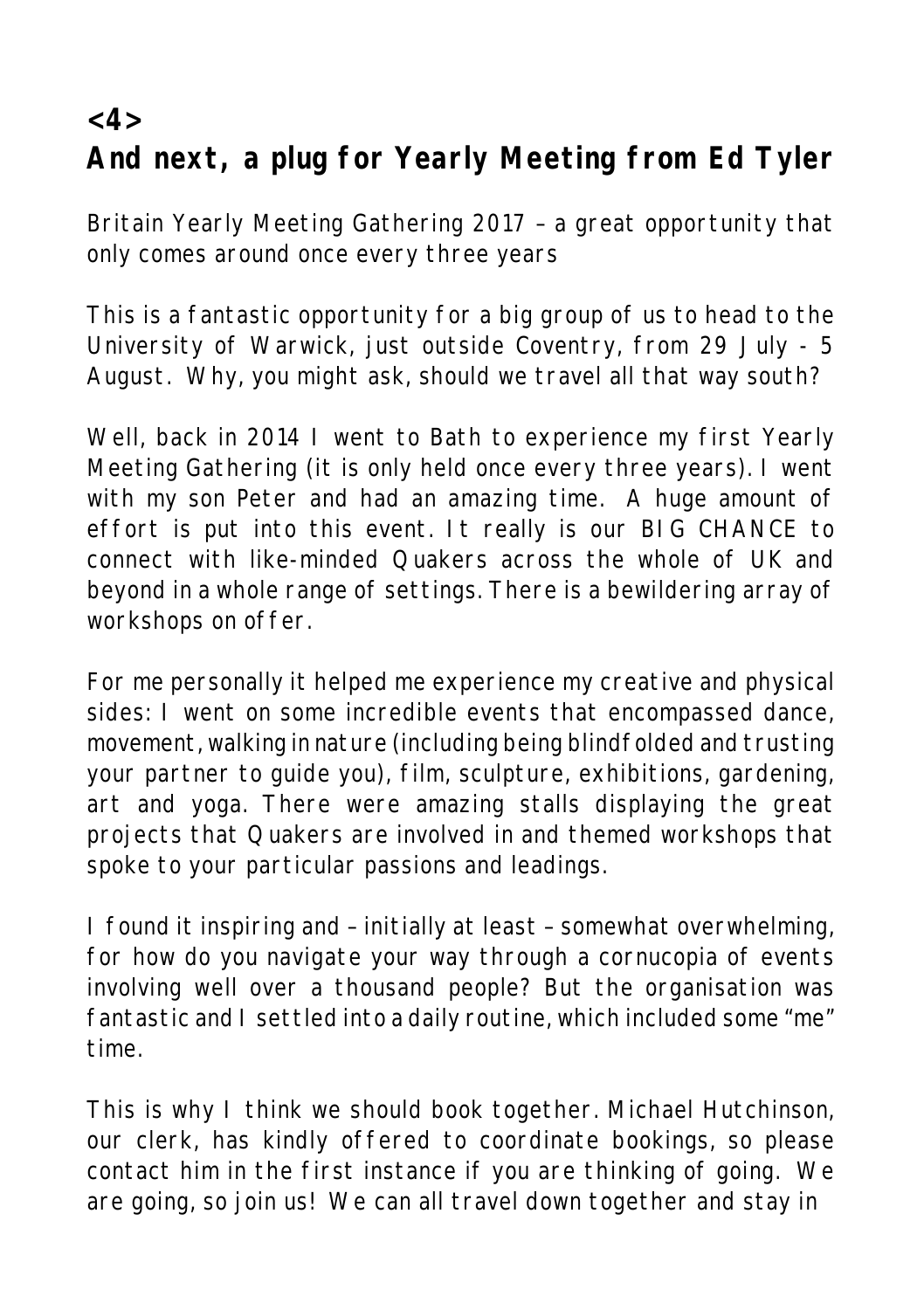accommodation near each other so that we are with familiar faces. The project is enhanced by £10,000 of legacy funding in our Area Meeting budget to subsidise those wishing to attend.

I'll end with a quote from Michael, who used to be a Yearly Meeting Clerk:

"Yearly Meeting Gathering is a week-long residential event held every three years. This year will bring together some 1400 Friends, friends and families for an exciting week of community and movement-building at the height of summer, worshipping and working together. Booking is essential due to bedroom allocations and space availability.

This is a real opportunity for Quakers from Meetings here to join in with a larger gathering of Friends; and YMG allows for non-Friends in the family to attend too, to make it a shared experience. There is a large children and young people's programme, including Junior Yearly Meeting for 16-18 year olds (the deadline for that is soon so let me know now if any are interested in that).

Yearly Meeting, the final authority for Quakers in Britain, is part of the Gathering with continuing the theme of 'living out our faith in the world', There will be opportunities to engage with different aspects of movement building, both in and out of formal sessions, and for everyone to create their own mixture of activities and relaxation."

Further information can be found at www.quaker.org.uk/ym. If you are interested in going contact Michael at 32 Riddrie Knowes, Glasgow G33 2QH mjhriddrie@btinternet.com 0141 770 7865. Hope to see you there!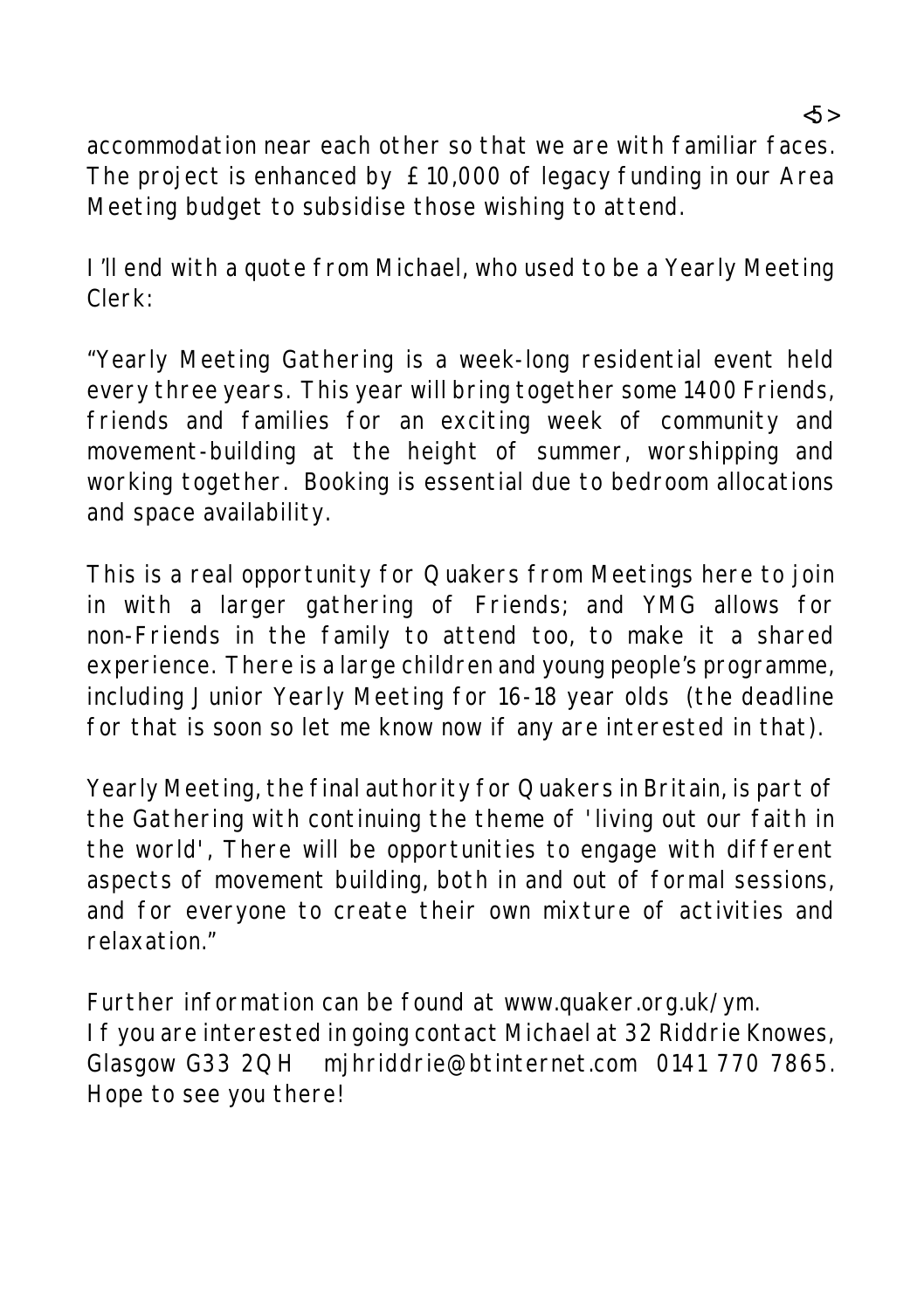**General Meeting for Scotland - Perth 12- 13 November 2016 Mary Dower**

 $\langle 6 \rangle$ 

Forty Friends from the four area meetings in Scotland began on Saturday morning with a challenge to rethink and develop a vision for our GM.

A number of queries were provided. We could answer these on our own, discuss them in a group, or join a worship sharing group to answer those that spoke to us. When we gathered again guess what? We were all encouraged to respond in writing, and to take sheets home for the nonparticipants to complete. The best way to encourage others to come would be to consider who we could inspire to come with us next time (11 March in Edinburgh). Friends and especially attenders need to discover there is more to Quakerism than their own meeting. We can learn flexibility and be able to adapt.

Having had the inspirational session before lunch we gathered after for the business. First, nominations. Does it matter that it is a re-juggling of the same names? Yes, but would any of us consider accepting a role? We recorded 6 new members and the deaths of two Friends, Douglas Nelson and Avis Swarbrick, well known to most present. We heard a detailed report on the work of ACTS (Action of Churches Together in Scotland). Among several projects they are working on rural affairs, on ending human trafficking and have publicised the plight of refugees, particularly unaccompanied children. The World Council of Churches is likely to meet in Glasgow in 2021. We heard of two events for enquirers that catered rewardingly for a total of seventeen attenders.

We considered the budget for 2017. This is about £28,000 of which £10,000 goes towards the cost of having a part time Parliamentary Engagement Officer in the Scottish Parliament. The cost of this post is shared with BYM. The challenge for GM Scotland is whether we will be able to continue with this and fund the shortfall of £4000 p.a. For the first two years we plugged this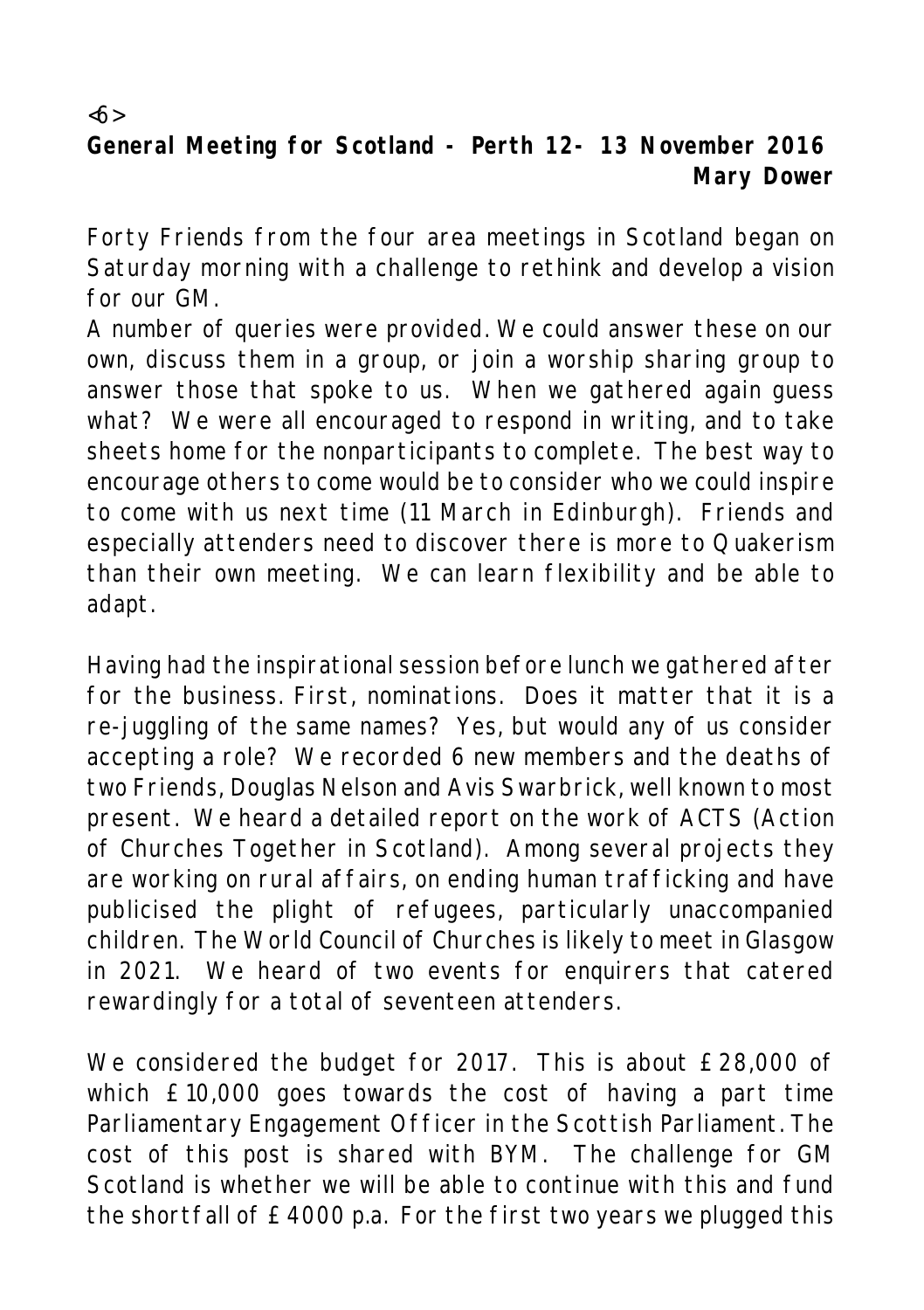gap with our reserves. Now we need to find at least £5 per month for each Friend in membership in Scotland, but many can't or won't build this into their household budget. A review of this post is under way, to report back by the end of 2016.

We spent Sunday morning session hearing a report by the Parliamentary Engagement Officer, Mairi Campbell-Jack on the amazing amount of work she has bene involved in this year. A major item was the petition to the Scottish Parliament about armed forces visits to schools which had to be researched thoroughly in order to be accepted. The exercise to send white poppies to MSPs has been repeated for a second year with the extension to Scottish MPs and MEPs, and has received some press publicity. Mairi has begun work with other organisations investigating local authority investment in arms companies and conversations have taken place with individual MPs and MSPs to support our concerns regarding military recruitment of young people.

Mairi with Elizabeth Allen of our Parliamentary Liaison Function Group attended part of the SNP conference and made some useful contacts. In December Mairi will meet Mike Russell MSP, Minister for Brexit, and raise with him Quaker expertise in working with divided communities. Another priority in her job has been economic justice and a symposium was organised in partnership with the Edinburgh Independent and Radical Bookfair at which Lesley Riddoch, Andy Wightman and Richard Murphy spoke. The seminar was attended by at least 200 people and evoked a lively and questioning response. Mairi is a most engaging speaker, full of energy and ideas.

Our weekend closed with meeting for worship and lunch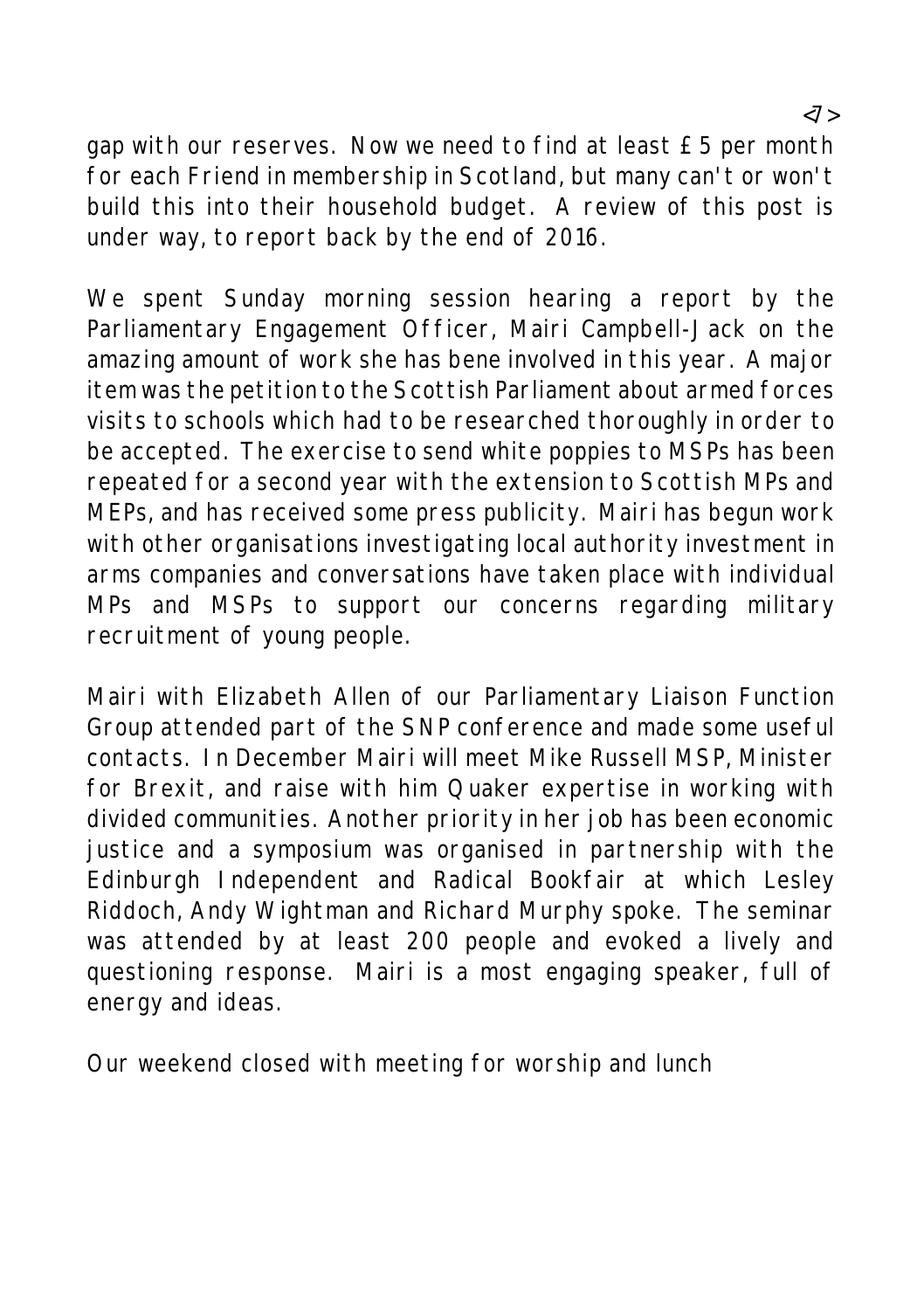**<8>**

**Glasgow Meeting - Communications and Outreach**

11-4 pm Sunday 26 March

All Age Worship and Tree Planting

Wiston Lodge Millrigg Road, Wiston by Biggar, ML12 6HT



11am Meeting for Worship 12.30pm soup and sandwich lunch (about £7/head, less for children, donations welcome) 2pm tree planting with guidance whatever the weather 3.30pm tea and cake/biscuits 4pm leave

To book in for this fabulous day contact Zemirah Moffat (Glasgow Meeting) by the end of February 2017 zemmoffat@gmail.com 0780 333 2344. The right amount of soup, freshly baked bread and cakes can then be made and chairs put out!

All are encouraged to get there under own steam if possible, and to share and offer lifts. If this is proving tricky contact Zemirah or your Overseer and we'll do our best to help. Children to come with a responsible adult.

If you cannot come, but would like to dedicate a tree get in touch with Mary-Alice Mansell Glasgow Meeting. This is another great way to remember, celebrate and be part of the day too. mamansell@hotmail.com 01505842380.

All Friends and friends from all meetings are welcome.

Love and Light Zemirah Moffat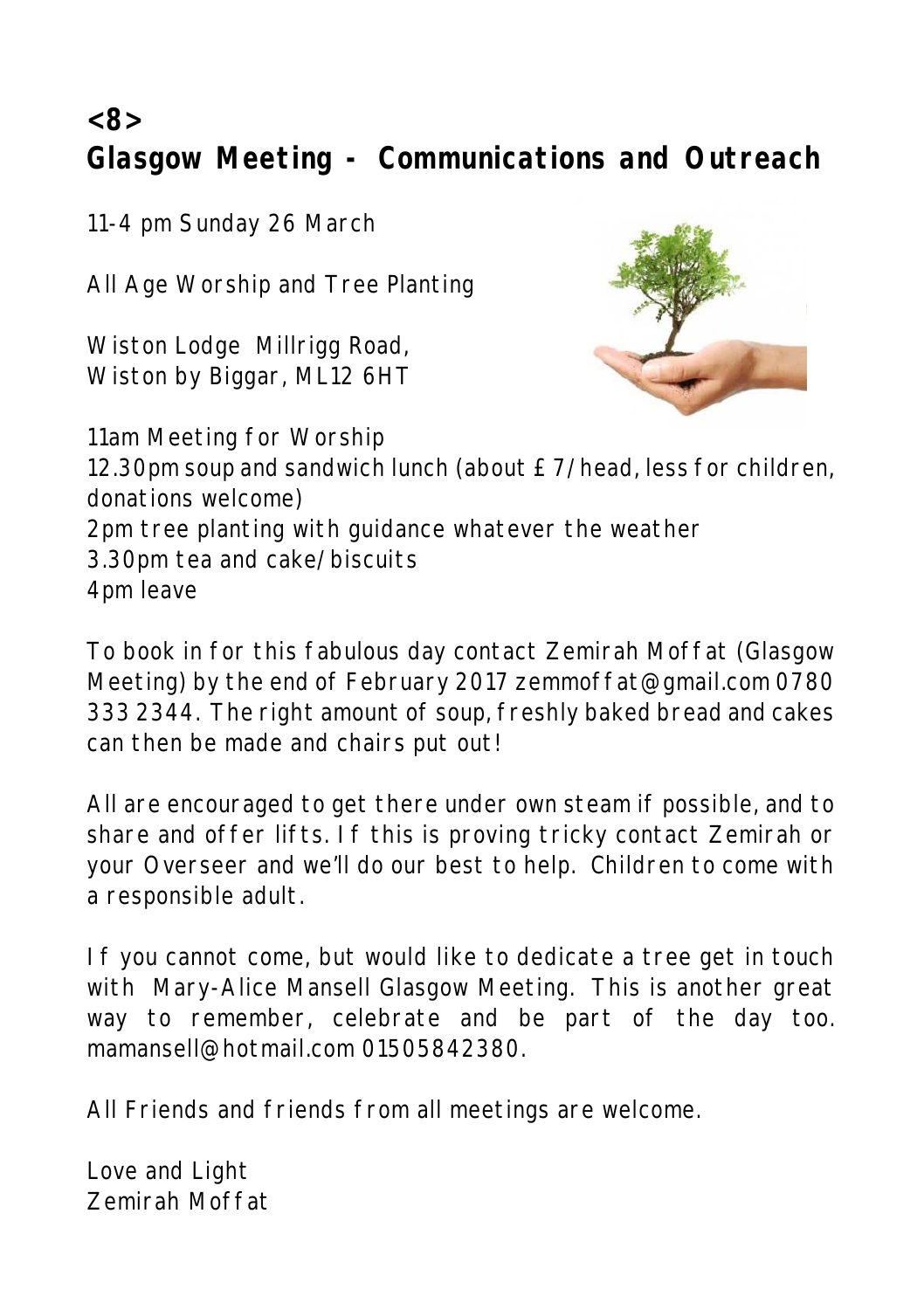**Testimony to the grace of God in the life of Christine A M Davis**

#### **5 iii 1944 - 17 ii 2015**

In 1990, a ground-breaking International Quaker Women's Theology Conference was held at Woodbrooke. In the informal sessions, the participants worked together sewing patchwork squares, which would be made into a quilt for presentation to the retiring FWCC General Secretary. At the final business session, no doubt anticipating potential clashes over the text of the epistle, the organisers called on the services of one of their most experienced clerks. Afterwards, one of the participants was heard to remark, 'I had no idea the little sewing lady was so competent'.

Christine Davis' life manifested an extraordinary range of competencies. She had a warm personality, which was just as effective in a large gathering ('Dear Friends...') as it was one-to-one; she had a measured way with words, which was especially suited to the crafting of Quaker minutes; she had the listening skills and imaginative responses which enabled her to discern the way forward for a meeting, even in the most intractable of situations. She drew on these gifts throughout a remarkable life of public service, to Scotland, to Quakers in Britain Yearly Meeting and to the wider world.

But what gave Christine's life its singular character was the particular place and period into which she was born. Introducing herself in her 2008 Swarthmore Lecture, Minding the Future, she wrote 'I am a Scot who grew up in Scotland'. Her parents, Bill and Betsy Aitken, were firmly embedded in Scottish cultural life; their home echoed to the poems of William Soutar and of Hugh MacDiarmid, a family friend. Verses of MacDiarmid which she incorporated in her lecture conjure up the colours of Scottish moorland - 'the sage-green leaves of the bog-myrtle... the golden flowers of the tormentil... milkworts blue as summer skies'. She brought these colours to her needlecraft - at her last Yearly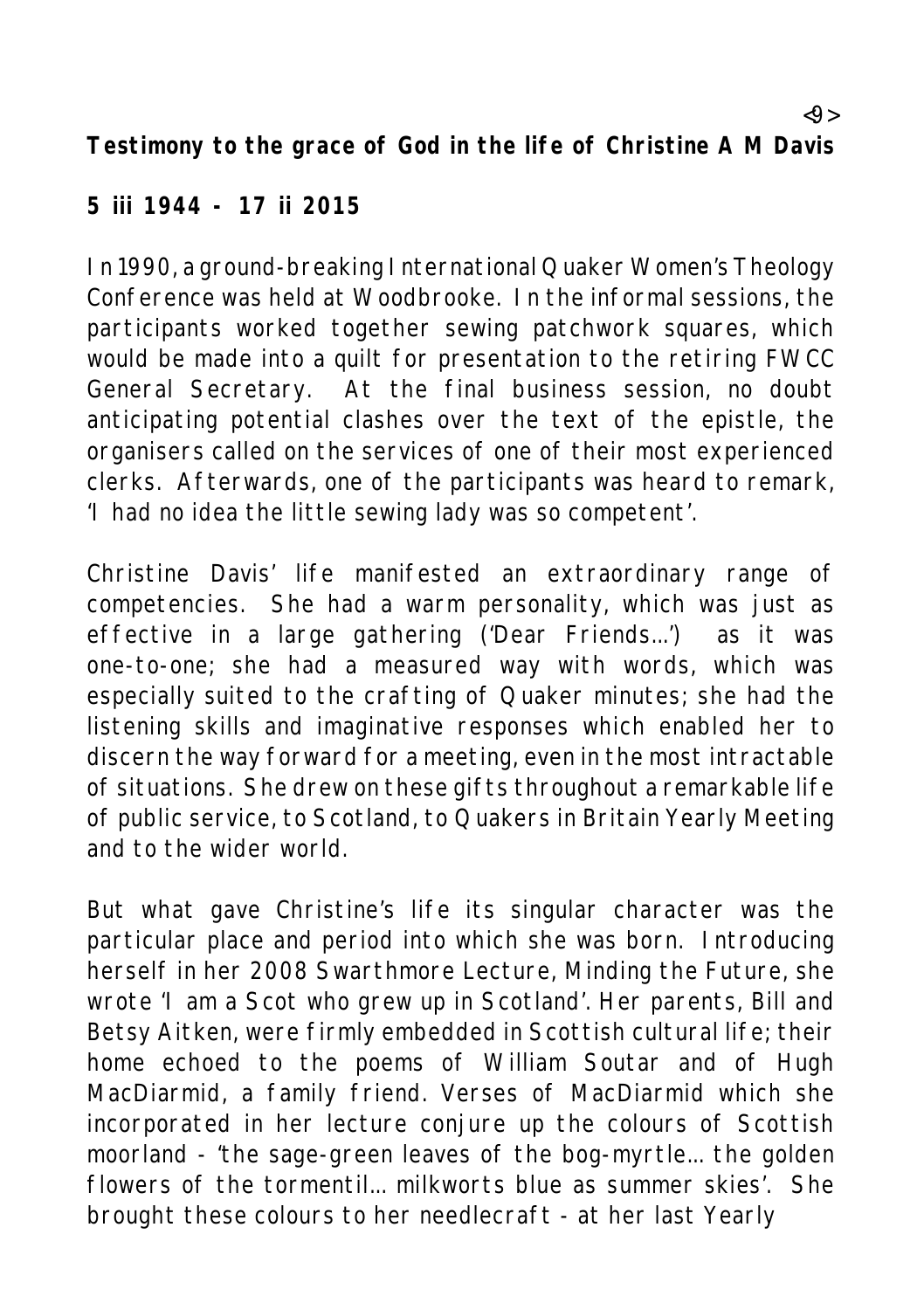$<10$ 

Meeting, she was one of those who contributed to a group artwork 'Groundcover', which later formed the centrepiece of Judith Bromley Nichols' climate-change exhibition 'Climb up to the Moor'.



For Christine, this beauty of landscape was a manifestation of the Divine. She was born into a religious environment - her paternal grandfather was a Presbyterian minister - and she and her parents started attending Quaker meeting when she was 12. A young lecturer, arriving in St Andrews in 1964, found to his surprise that the Quaker Meeting, founded the previous year, was tiny, 'and the sole member was Christine Aitken, just starting her second year of study and surely not yet much more than 18. She was, even then, very self-assured and serious, if out-going, leaving an impression of someone much older than her biological age... and with a sense of responsibility for the Meeting that few students would demonstrate'.

Christine studied history, and this too she incorporated into her life, her faith and her embroidery. She was proud of the achievements of Scottish Quakers, and, when the Quaker tapestry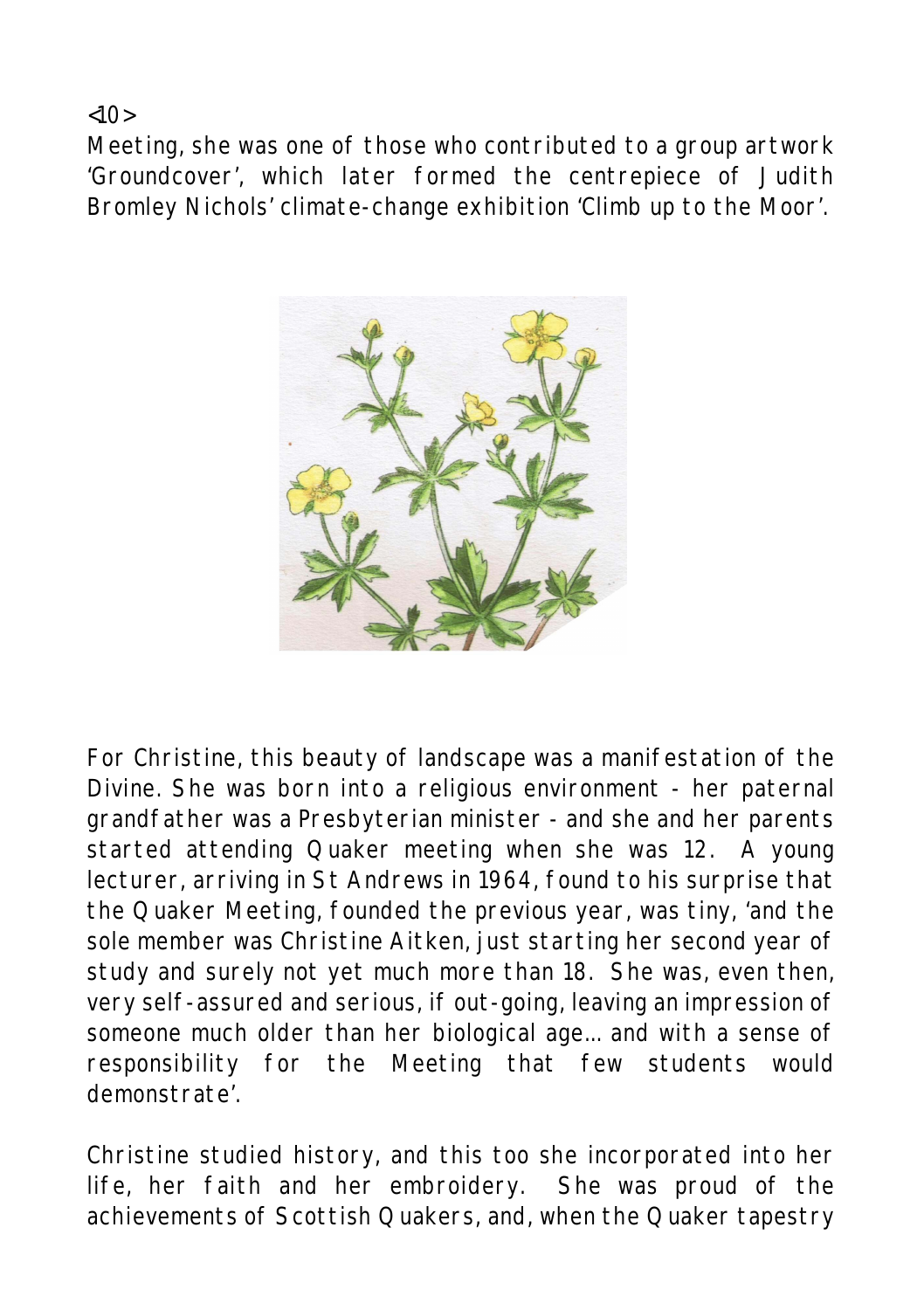came along in the 1980s, she was an early participant, working on two panels which celebrated the publication of Robert Barclay's Apology for the True Christian Divinity in 1676 and the winning of the right not to swear oaths by the burgesses of Aberdeen in 1714. Growing up herself at the time of the civil rights campaigns in the US and the anti-apartheid campaign in South Africa, she understood that she was living in an age of hope, but that to achieve radical change required personal and sustained commitment. To a lifetime of public service, Christine brought a clear mind, a passion for good governance and a drive for change. Her energy and her range of interests seemed inexhaustible: if one ever had to imagine a tapestry panel to sum up Christine's contribution to Scottish public life, one would be spoiled for choice. Should it be an austere bench of judges (Scottish Legal Aid Board), well-heated houses on the Scottish islands (Electricity Consultative Council), a combine harvester (Scottish Agricultural Wages Board) or even a newly-named locomotive (Rail Passengers Committee for Scotland)?

On the international stage, she made her contribution primarily through her long service on the Joseph Rowntree Charitable Trust (1996-2015), meeting grant applicants and following up successful applications. She concentrated especially on Ireland and on Africa: one Friend has written appreciatively of their visit to an 'amazing theatre group in Kwa Zulu Natal - I never thought a group could create so much energy and noise!' One piece of work of which she was particularly proud was JRCT's centenary 'Visionaries' project, in which six individuals were supported for five years, with no requirement for specified targets or deliverables, to pursue their particular vision for just and peaceful change.

Christine had already visited South Africa in 1992, as part of an ecumenical Eminent Persons Group in the lead-up to the first free elections. At the time she was representing the Scottish churches as one of six inaugural presidents of the Council of Churches of Britain and Ireland. Recalling this period, the then general secretary wrote that it was largely due to Christine's influence that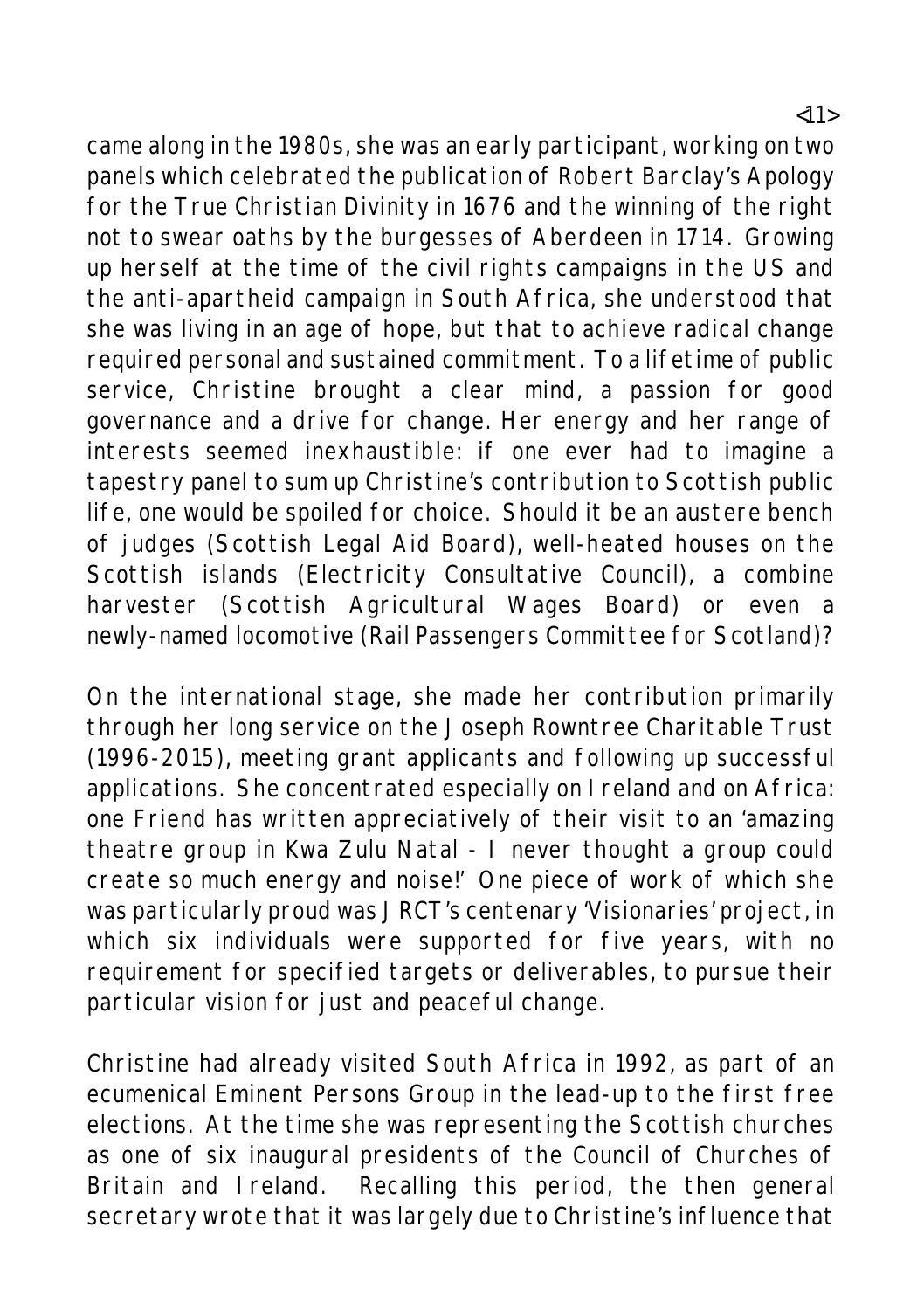this group of very senior clergy adopted a consensus mode for decision-making, rather than majority-voting. Christine served as clerk of what was still London Yearly Meeting from 1991-4, a period which included acceptance of the new Book of Discipline, Quaker faith & practice (1994). She was well placed to do so, having served for the past eight years on the Book of Discipline Revision Committee, and she clerked the meeting with grace and authority, even when it was led to decisions, on such cherished matters as what the book should be named, which differed from those suggested by the Revision Committee.

It's hard to think of anything which Christine turned her hand to which she did not do well, though her grandchildren report that in family games such as Mah Jong, she would often try for 'special hands' and would either score spectacularly well or spectacularly badly. Such characters can be overwhelming - at her memorial service, which filled Dunblane Cathedral, one Friend drew a sympathetic laugh when she observed 'Christine could be scary...', and her husband Robin, her 'ever-present sure centre', occasionally had to remind her that she wasn't addressing a public meeting. She was saved from these dangers partly by her genuinely wide range of day-to-day interests - shopping trips with her granddaughters, delight in her Ipad, box sets of adaptations of Jane Austen - but mostly because it was impossible not to recognise and respond to the love and empathy which she brought to all her relationships. She herself recognised the source of that love: 'I am in love with life and with God; I can only do with that love what I do with other love, which is to warm myself with it as I give it to others; it is not mine to possess but to pass on'.

We often use embroidery as a metaphor for life. '[Life] ... is like a stitch of embroidery which appears above the canvas, runs along and is seen, then dips back below out of sight.' (Quaker faith & practice 22.85) Christine Davis' life had its dark threads; she and Robin provided resolute support for their daughter Alison and her family during her illness, but her death from cancer in 2013 was a dreadful

#### <12>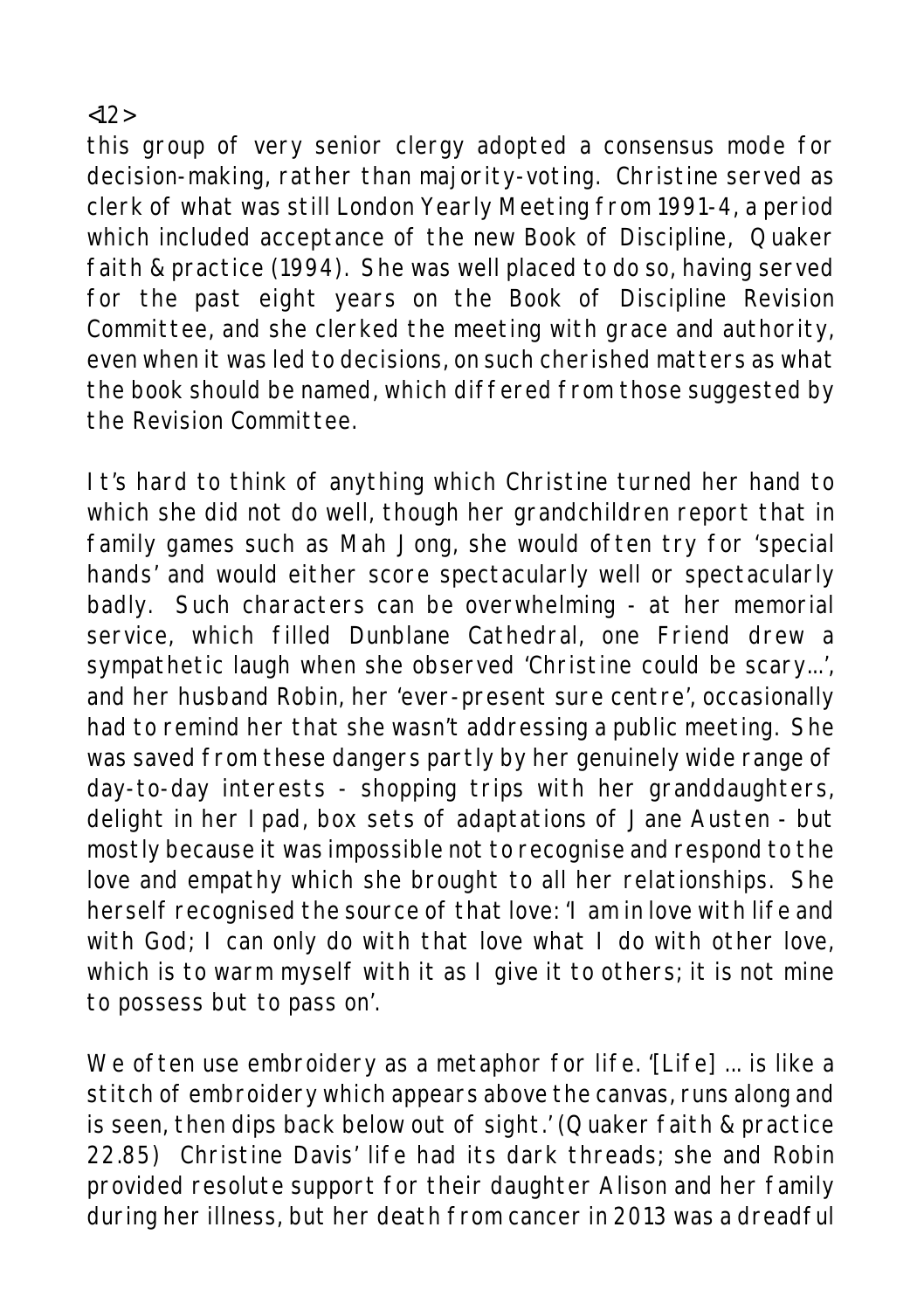blow. The following summer, though, the marriage of her twin Marion brought some lifting of the grief - and another sewing opportunity. In the last few months of her life, Christine was still sewing. Along with three others, she contributed a panel to the Scottish Diaspora Tapestry, and once again she took Robert Barclay as her theme, this time focusing on his period as governor of East Jersey (1682-88). The panel takes its central image of the parable of the sower from the last verse of John Greenleaf Whittier's ballad, 'Barclay of Ury', a celebration of Robert Barclay's father, a distinguished soldier and a convinced Quaker.

After hands shall sow the seed After hands from hill and mead Reap the harvests yellow

Thus, with somewhat of the Seer Must the moral pioneer From the Future borrow; Clothe the waste with dreams of grain And on midnight's sky of rain Paint the golden morrow

Signed in and on behalf of West Scotland Area Meeting held in Glasgow 14th January 2017 Michael J Hutchinson, Clerk

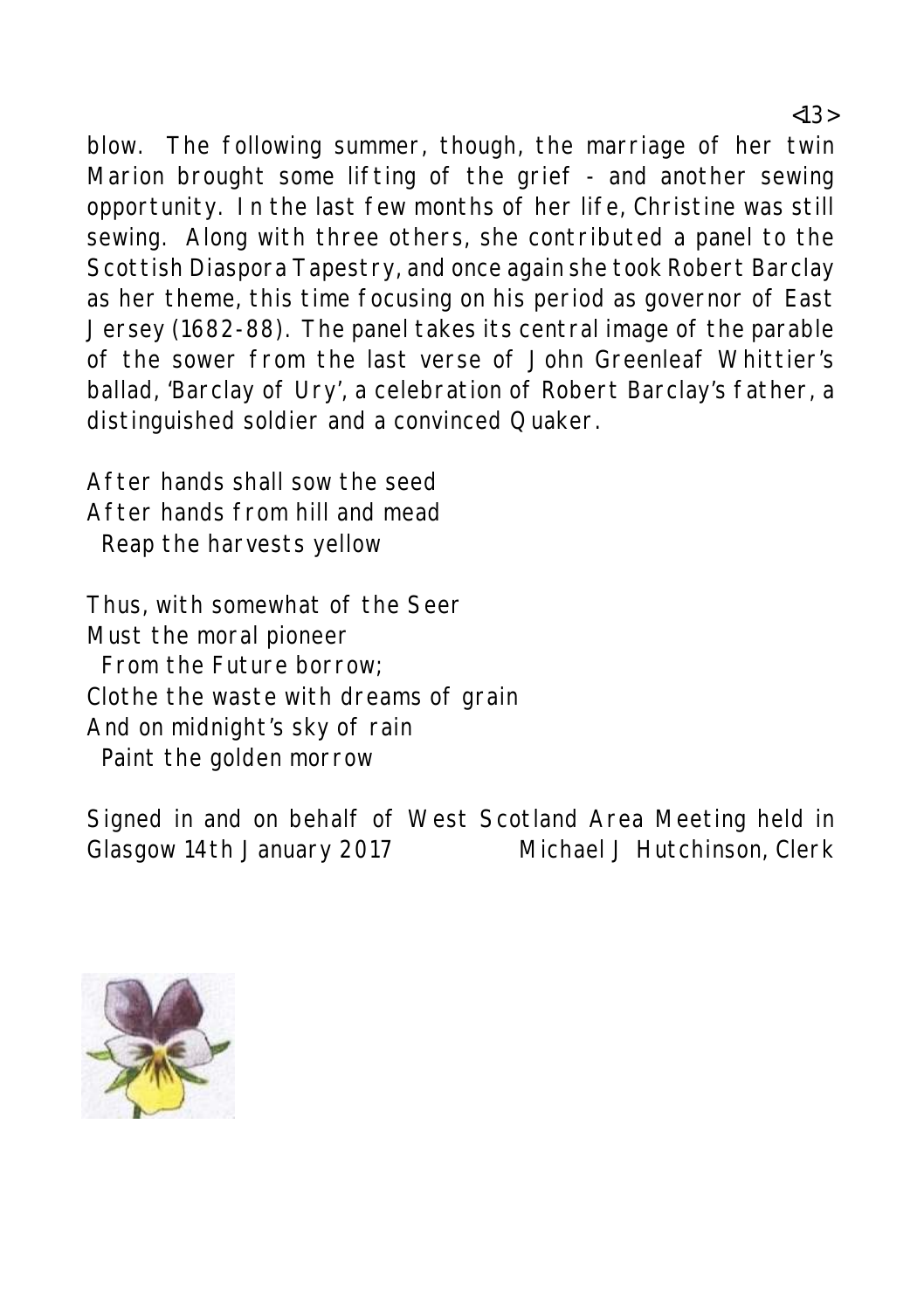## **<14> Meeting for Sufferings 3rd December 2016 Jane Pearn**

For this last meeting of the year, it was a pleasure to be joined by 38 young people from around the country for worship at the start and finish of the day. In between we had parallel programmes. QCEA (Quaker Council for European Affairs) had already been thinking about how it ran itself before the referendum on the UK leaving the EU. They felt that in the past their efforts had been too diffuse. They have discerned that their focus should be on peace in Europe and human rights. We welcomed this clarification of objectives and felt that the Quaker voice was needed more than ever. BYM is by far the largest YM involved in QCEA. It is a founder member, and owns Quaker House in Brussels. We heard that although it doesn't lend itself to lettings, it offers a discreet, safe space for off-the-record meetings, 'going where others fear to tread'. QCEA offers a channel for us to engage with European matters even if there is a 'hard Brexit'. Our European Friends value our contribution and want us to continue, and even strengthen our presence. This was agreed, so from now on, we will appoint two representatives.

Many Area Meetings have engaged with Cornwall AM's concern about the punitive nature of society's response to personal drug usage. Their concern has led them to the conclusion that the possession of drugs for personal use should be decriminalised. The thoughtful minutes from many Area Meetings and the ministry on the day, made it clear that we were in unity with the idea that this is often primarily a health issue, and that a criminal conviction was neither appropriate nor necessary, and could do lasting harm. However we did not feel that at this stage decriminalisation, on its own, was a matter on which the Yearly Meeting could speak with one voice. It seemed to me that Friends understood and acknowledged that decriminalisation is right but that it needs to happen in the context of better care, help and support for drug-users, including adequate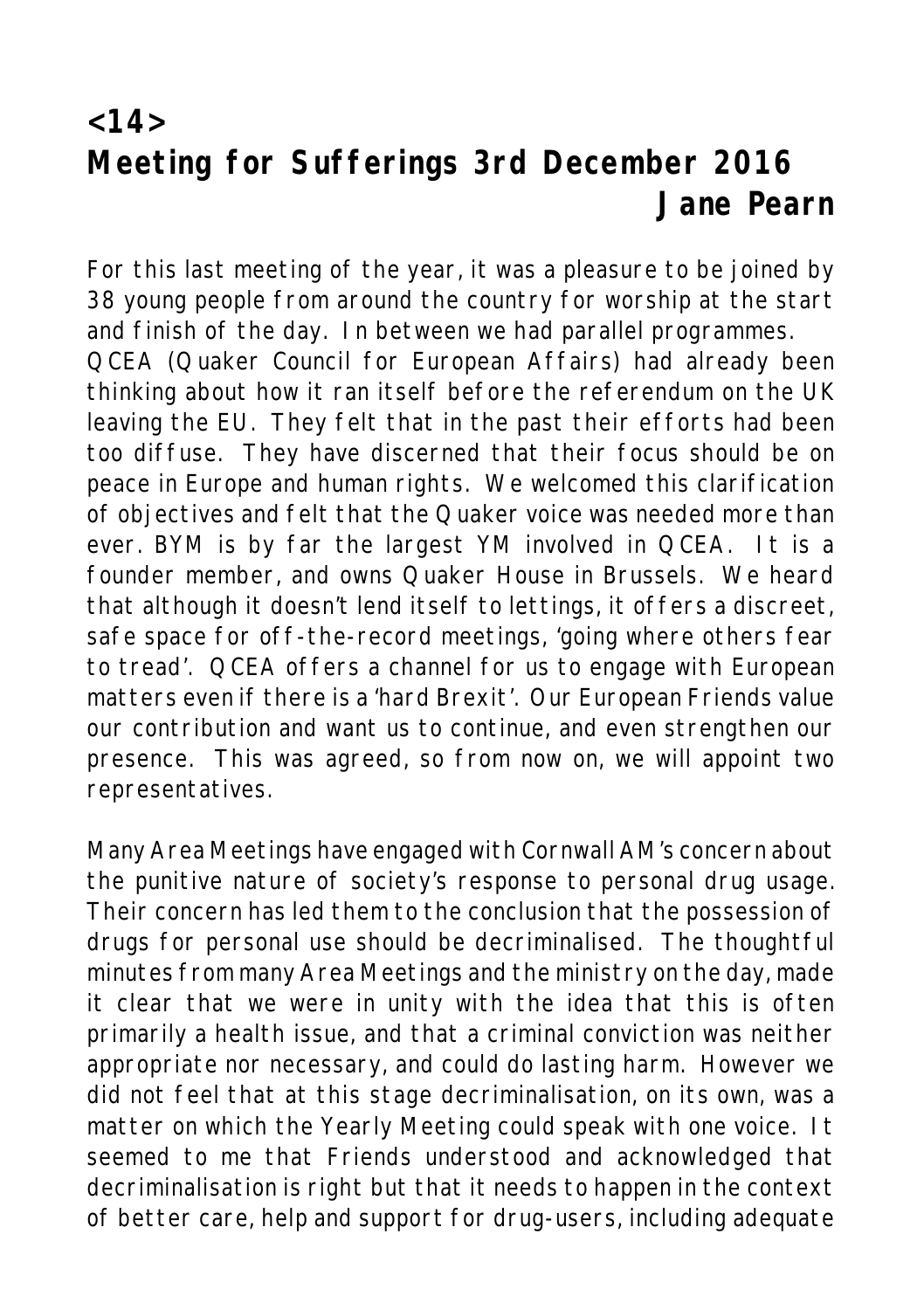mental (and physical) health and social services. It is one aspect of a wider concern about the criminal justice system, and what it is for. We hoped that Cornwall would continue to take this forward, and that they would work with other Area Meetings which share their concern, and with QAAD. This is Quaker Action on Alcohol and Drugs, which includes work on alcohol abuse and gambling. As from this meeting QAAD is one of the first four groups to be registered by Meeting for Sufferings as Quaker Recognised Bodies. This term replaces Listed Informal Groups: each QRB will have a designated link person at Friends House and its status will be reviewed every 5 years.

Staffordshire AM sent a minute of concern about UK government sponsorship of cadet forces in schools, and this will be considered along with our own previous minute by QPSW central committee. Lesley Richards spoke on behalf of the group tasked with preparation of a possible revision of Quaker Faith and Practice. She told us that they felt that the 'theist/nontheist' debate was not helpful: it is too simplistic, whether it is seen as a binary 'choice' or even as a linear spectrum of belief and experience. Our understanding, and our differences are multidimensional – and those who experience the reality of a Presence beyond the human do not generally use the word 'theist' to describe themselves. The group now feels that any possible future revision might have two parts: one which articulates the underlying principles of our faith, and other supplementary material, or handbooks, on how we express that faith. These could be updated more frequently as we respond to what love requires of us. We were assured that that the spiritual basis of our action would still be made clear in this material.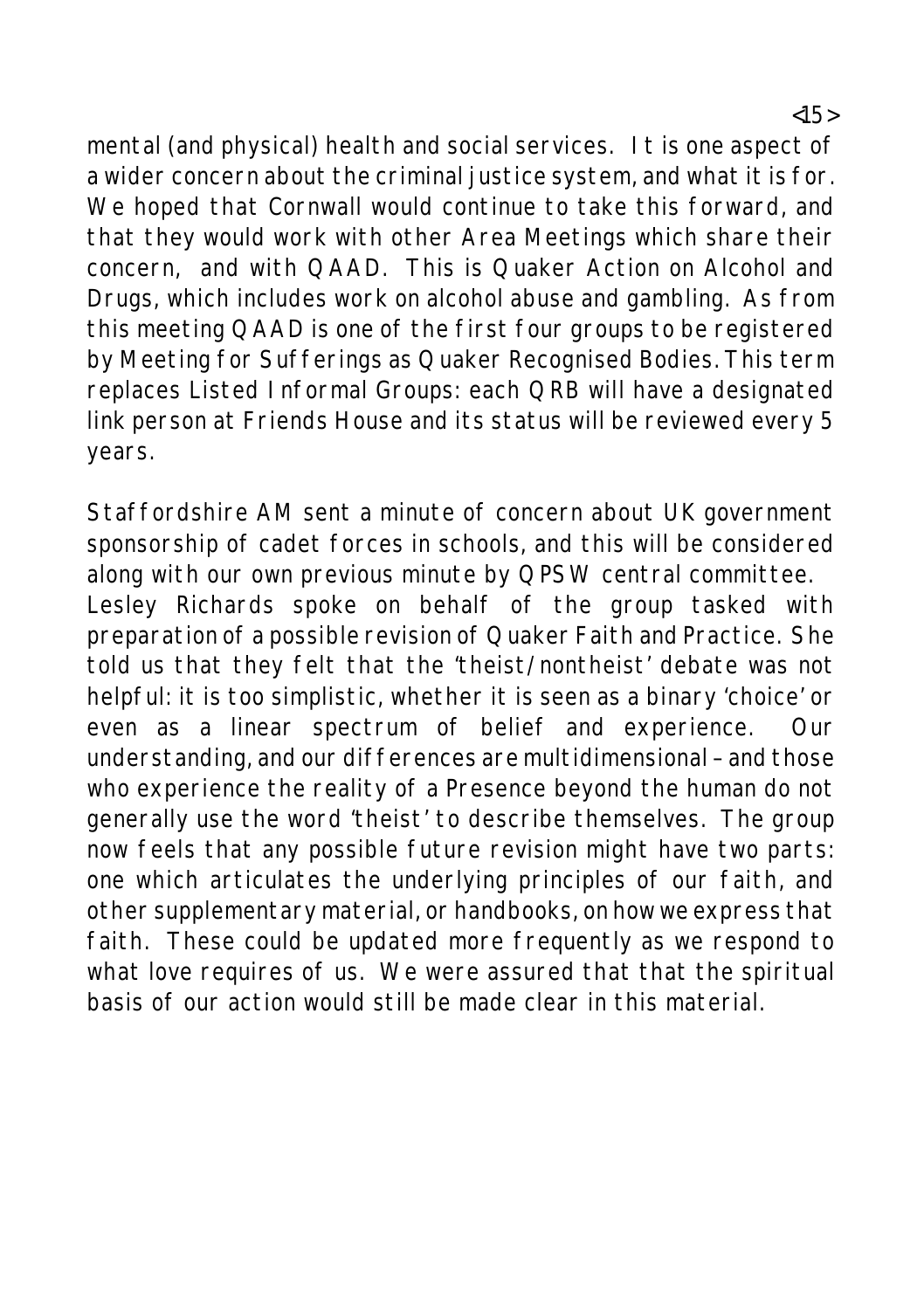## **<16> Meeting for Sufferings 4 February 2017 Jane Pearn**

'From nowhere but love'

A mid-triennium check-in was part of the agenda for the day. With two questions to think about - 'Are we doing what the Yearly Meeting asks us to do?' and 'What could we do better?' - we settled into our homegroups. I was one of the three Friends charged at lunchtime with trying to provide a coherent summary of the many pieces of paper. It was clear from the responses that Friends had considered deeply and widely. A strong theme was reporting back to the meetings we represent. How and when do we do it? What do we include? Should we include everything, or concentrate on matters we know are of particular interest to our meeting? But that could mean leaving them uninformed about something that they might want to know. Some representatives feel that 'local Friends' are not particularly interested in the work of Meeting for Sufferings, and do not understand its role. But we were reminded that a conversation with one Friend about a single aspect of our work has its own value. Some Friends expressed disquiet at the lack of time and space to be truly visionary. We were sometimes not clear where authority for decisions lies, but there was a sense that overall Sufferings is doing what it should.

Lis Burch spoke on behalf of the Sustainability group: their remit is to support and encourage us to develop into the low-carbon, sustainable community we envisioned at Canterbury in 2011. That involves every department of our centrally managed work and, potentially, every one of us. We were glad to hear that Friends House is a 'beacon of good practice', as is Woodbrooke. Lis spoke about the need to find a balance between practical support for meetings and nourishing the spiritual base from which this concern springs. Whatever we are called to do must spring not from guilt, but from love. Their recommendations fall under five sections: Eldership, Oversight, Living faithfully, Right Ordering and Witness. I wonder if they had noticed that with a change of order, this spells out LOWER.

Pendle Hill AM sent a strong minute about fracking. We supported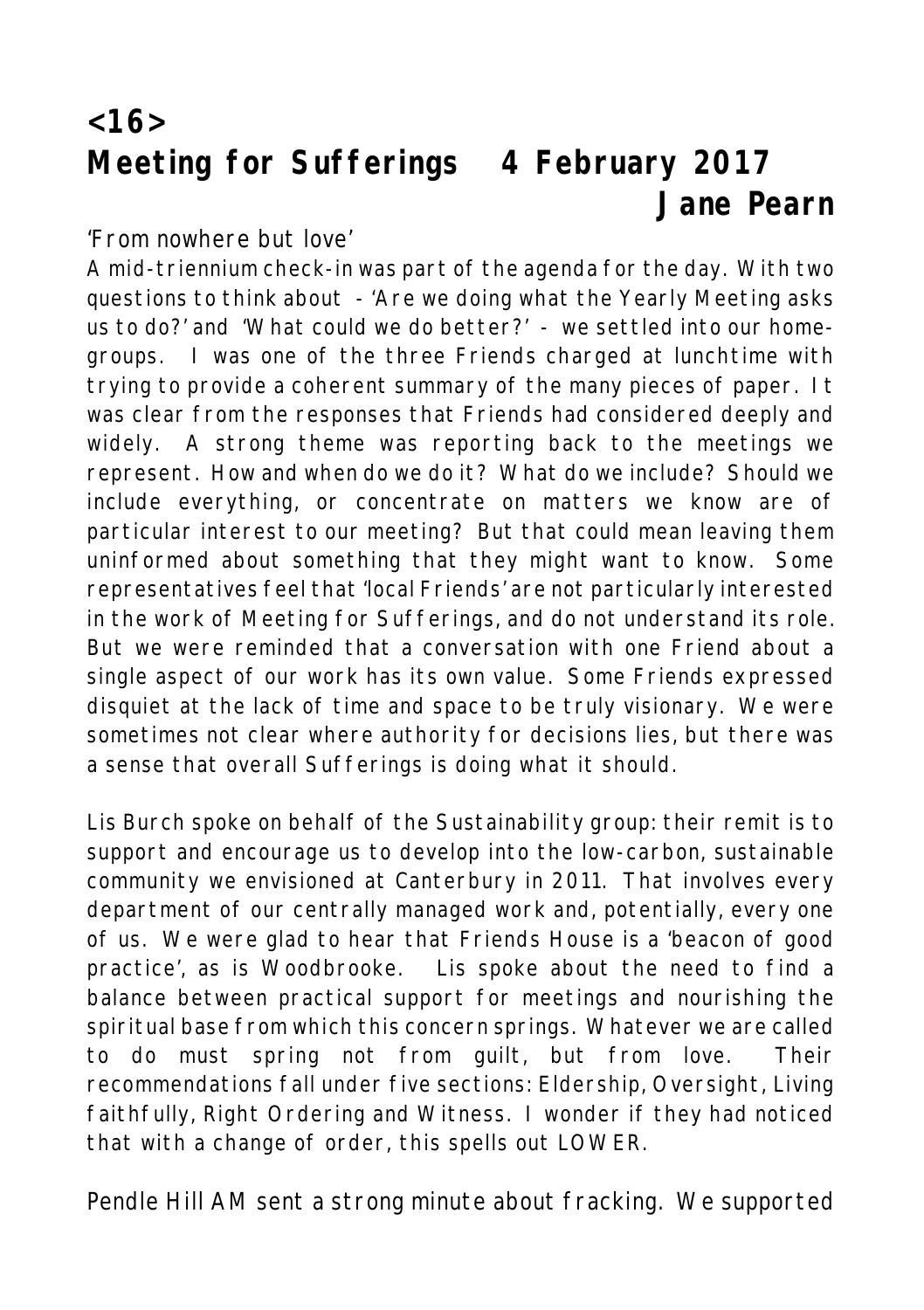their concern, while noting that it is not just the process in Britain that we oppose, but the importation of shale gas; and that fracking is just one symptom of a disregard for the proper use of the world's finite resources. We agreed to call for a ban on new and intensive forms of fossil fuel extraction and encouraged joint witness with other faiths and churches. The minute also touched on the lack of local consultation and disregard for local democracy. We referred to this in our own minute to Sufferings about the allocation of bank fines to set up cadet forces in Scottish state schools. The current weakening of truthfulness, accountability and integrity in public affairs is a matter of growing concern to Friends. QPSW continues to work with us in Scotland to counter the growing trend in militarisation of society.

Jenny Brierley, clerk of Quaker Housing Trust, shocked many of us with the revelation that five households in Britain become homeless every hour. But her report on QHT's activities was inspiring and heartening. I was especially pleased to hear about small grants for innovative projects and feasibility studies, as it is often this first step that is hard to find funding for, from conventional sources. You can find out more at www.qht.org.uk.

At the end of our meeting we agreed a clear statement of Friends' position given the current state of world affairs. It has been widely circulated, and I hope well-used. This was its message: 'There can be no peace without justice; no love without trust; and no unity without equality'.



# **Families Weekend, Pitlochry Youth Hostel 14–16 October 2016 John Phillips**

For several years Friends in General Meeting have arranged an autumn weekend in a Scottish youth hostel for families with young children.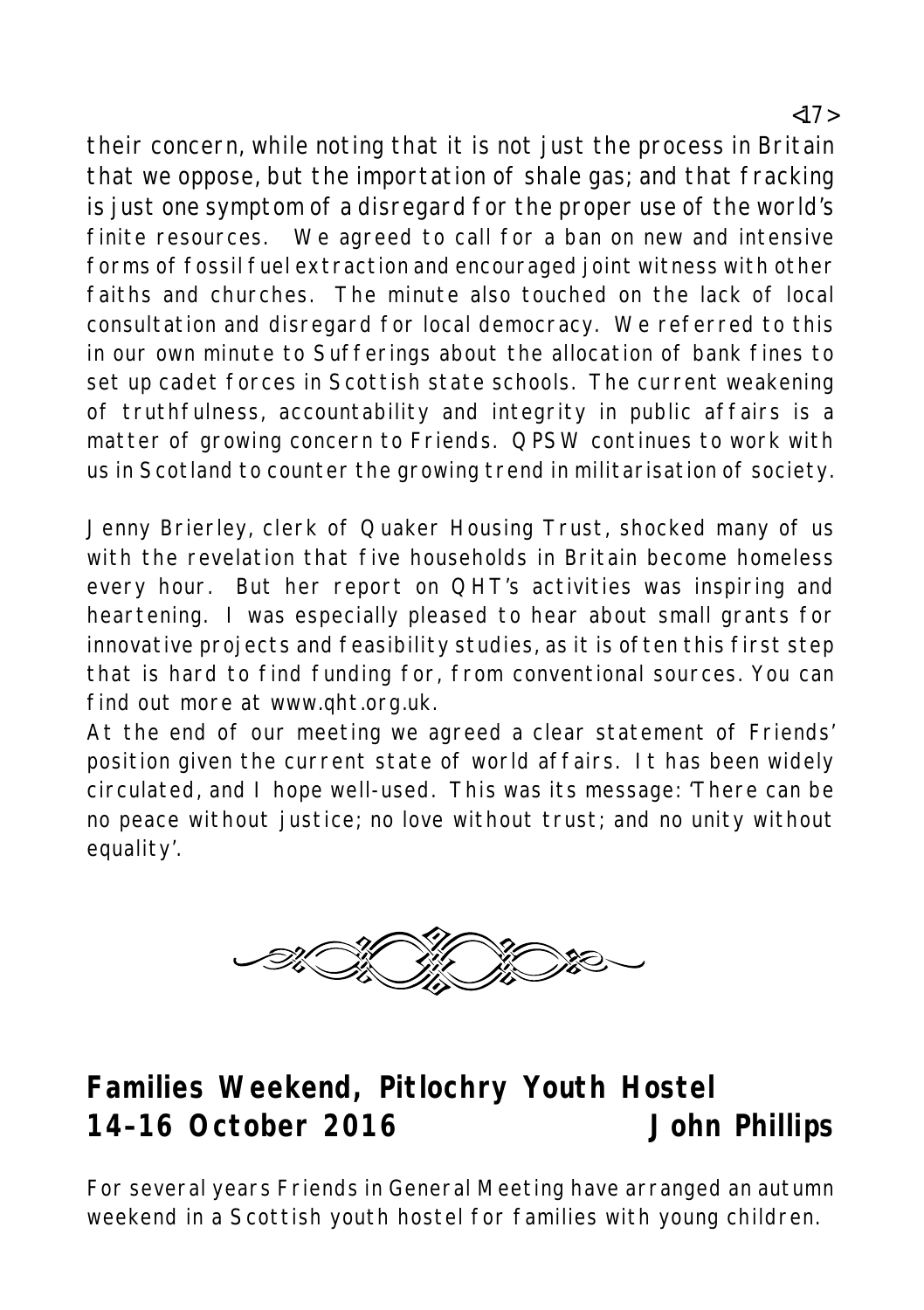$~18$ 

This year among those who attended was my daughter Karin Ewing with her three children aged 10 and 12. I asked her to write a few notes about her impressions (not a "report"!) which I should like to share with readers of Scottish Friend.

"We chatted about the Quaker family weekend the other day and you seemed to think it would be helpful if I were to write my thoughts down.

"My three kids (two daughters who had been before and one rather reluctant son) and I attended the Family Weekend at Pitlochry a few weekends ago. My daughters had been before, but my 10-year old son was quite doubtful about it. However, yet again it was a great weekend and even my son threw himself in with gusto. As a direct result of attending two years ago, my oldest daughter went to the Summer Shindig for the first time in the following summer, when she was aged 11. That was the best thing she had ever done - only bettered in fact by this year's Shindig (in 2016). And now both my two youngsters are already desperately looking forward to going to Shindig for their first time next summer. One thing leads to another; my oldest is now hoping she'll be old enough for the Link Weekend for teenagers in February.

"You cannot over-estimate the importance of these events to children and to my family. Whether or not they choose to become Quakers as they get older they are at a vulnerable and easily influenced stage of life and to be in a Quaker environment, albeit for only a few days, can in fact have a profound effect. I see my oldest, newly starting at secondary school - where values seem to be all about iphones, gadgets, fashion and fashion idols - getting some balance in life. To be within a Quaker community where the emphasis is on friendship and caring, an inclusive space with Quaker values, matters a great deal. The event is undoubtedly a success due to the hard work put in by the organizers as we all thought that Madeleine Harding, Genevieve Orr and Johanna Quinney were wonderful; but also, as the weekend progresses, we all bond together as a community within only a few days. It is a very positive experience for us all.

**"I am aware of the costs of the weekend to General Meeting but from my point of view I am tremendously grateful."**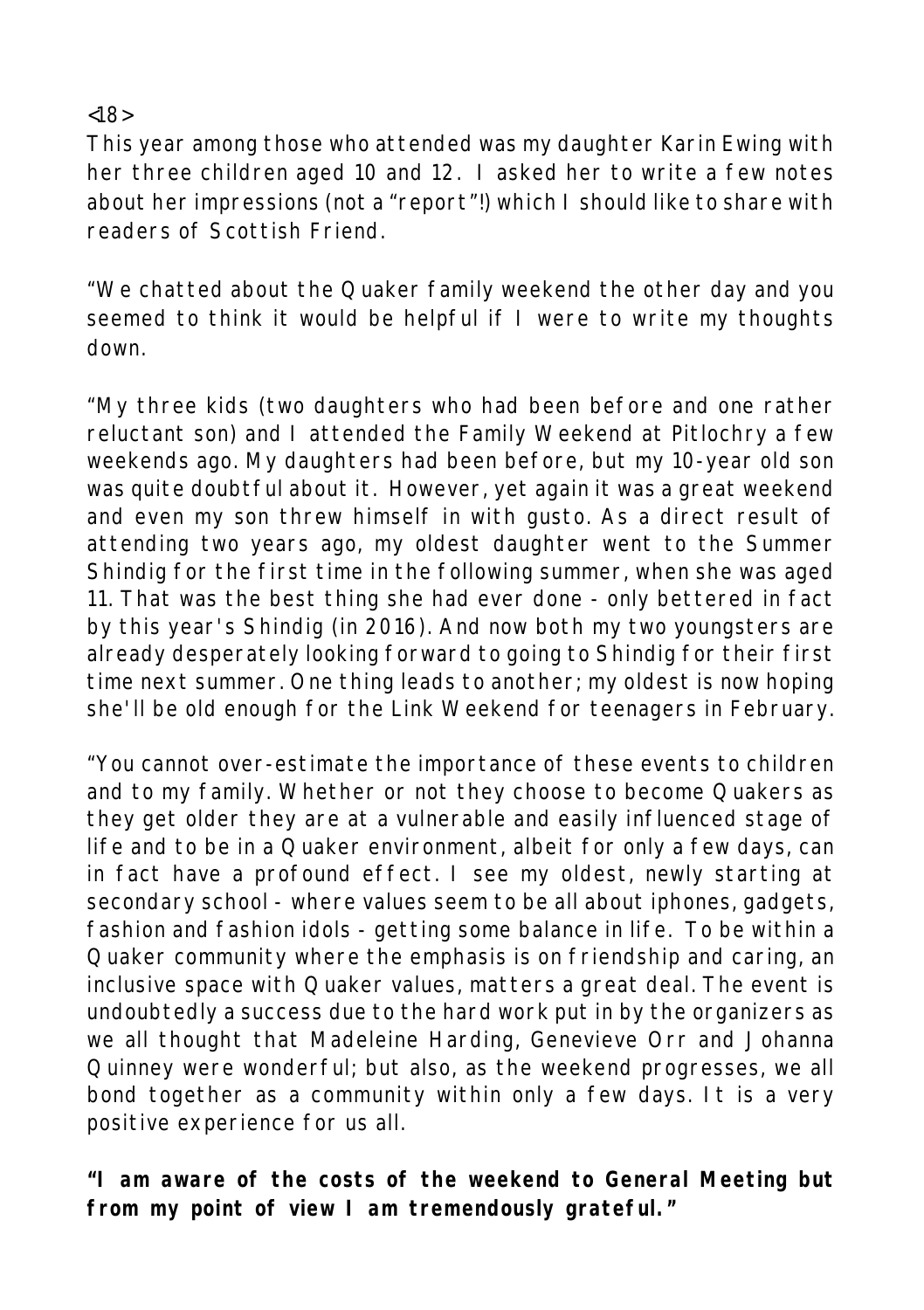**The Faith and Hope of Charity Roger H. Quinn 26/11/2016**

**Paul in Romans VIII tells of the love with which we're surrounded. This is taken up in the Whit Sunday hymn "Gracious spirit Holy Ghost" and goes on to tell that love is greater than faith or hope. Yet without faith and hope love can't operate . And without all three charity, the practical side of love, is worthless.** 

**For charity is much more than putting money into a collection, however good the cause. It is more than being kind, as important as that is. It is how one views the world and how one translates that view.** 

**George Fox was much exercised with thoughts of the seeds of war, which in his day had plenty of fertile soil to germinate in. Fortunately, with the exception of Ulster, our UK soil today is not as prolific as in the days of yore. Charitable understanding has for the most part taken over. Although it would be naive to suggest that such seeds do not lie dormant. Especially in view of the current gulf between rich and poor, have and have not that produced both Brexit and a triumphant Trump. There can be few occasions in history when so much charity of thought was needed by so many.** 

**There are other seeds of discord in need of charity. Saint Richard prays he may be instrumental in bringing hope to those in despair. It is this despair that has driven the results of referendum and election. It is those people who have lost their means of livelihood to the overwhelming tide of Big Business, that now speak, as well as those who sympathise.** 

**What is it to us, who pass by? We who live off the fat of other people's land. Are not those others our brothers and sisters? Where is charity when we, who have enough, insist on the rape of land near and far?**

**Did not the Psalmist say "The earth is the Lord's and the fullness thereof, the World and all they that dwell therein"?**